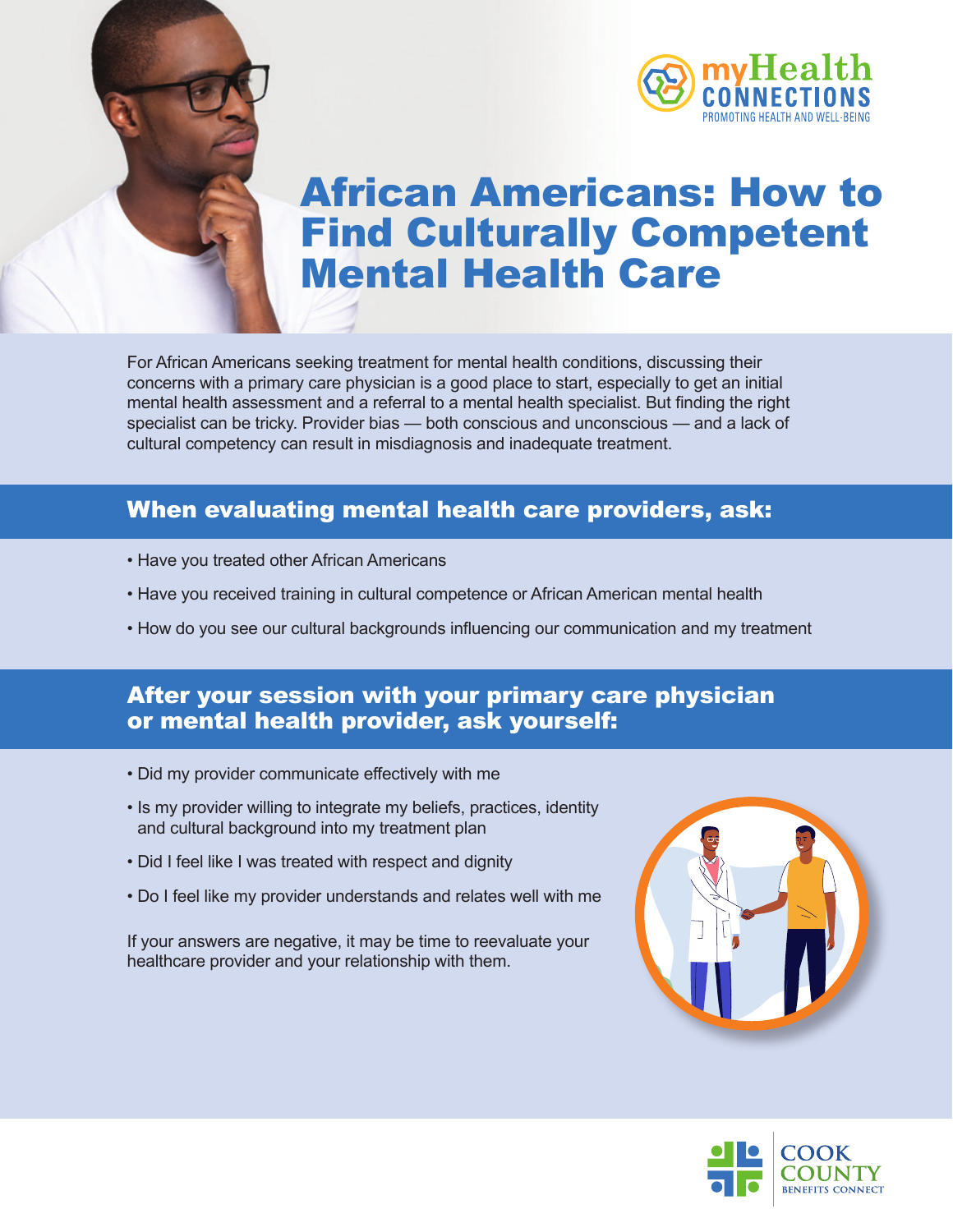# Black Mental Health Resources

#### [Black Emotional and Mental Health Collective:](https://www.beam.community/)

A collective of advocates, yoga teachers, artists, therapists, lawyers, religious leaders, teachers, psychologists and activists committed to the emotional/mental health and healing of Black communities.

#### [Black Girls Smile:](https://www.blackgirlssmile.org/)

Ensuring all young African American females receive the resources and support necessary to lead mentally healthy lives.

#### [Black Mental Health Alliance:](https://blackmentalhealth.com/)

Their mission is to develop, promote and sponsor trusted culturally relevant educational forums, trainings and referral services that support the health and well-being of Black people and other vulnerable communities.



#### [The Boris Lawrence Henson Foundation:](https://borislhensonfoundation.org/)

Their mission is to eradicate the stigma around mental health in the African American community.

#### [Inclusive Therapists:](https://www.inclusivetherapists.com/)

Therapist directory, online trainings and workshops and inclusive mental health events.

### [The Loveland Foundation:](https://thelovelandfoundation.org/)

Therapy fund uses donations to fund mental health services for Black women and girls.